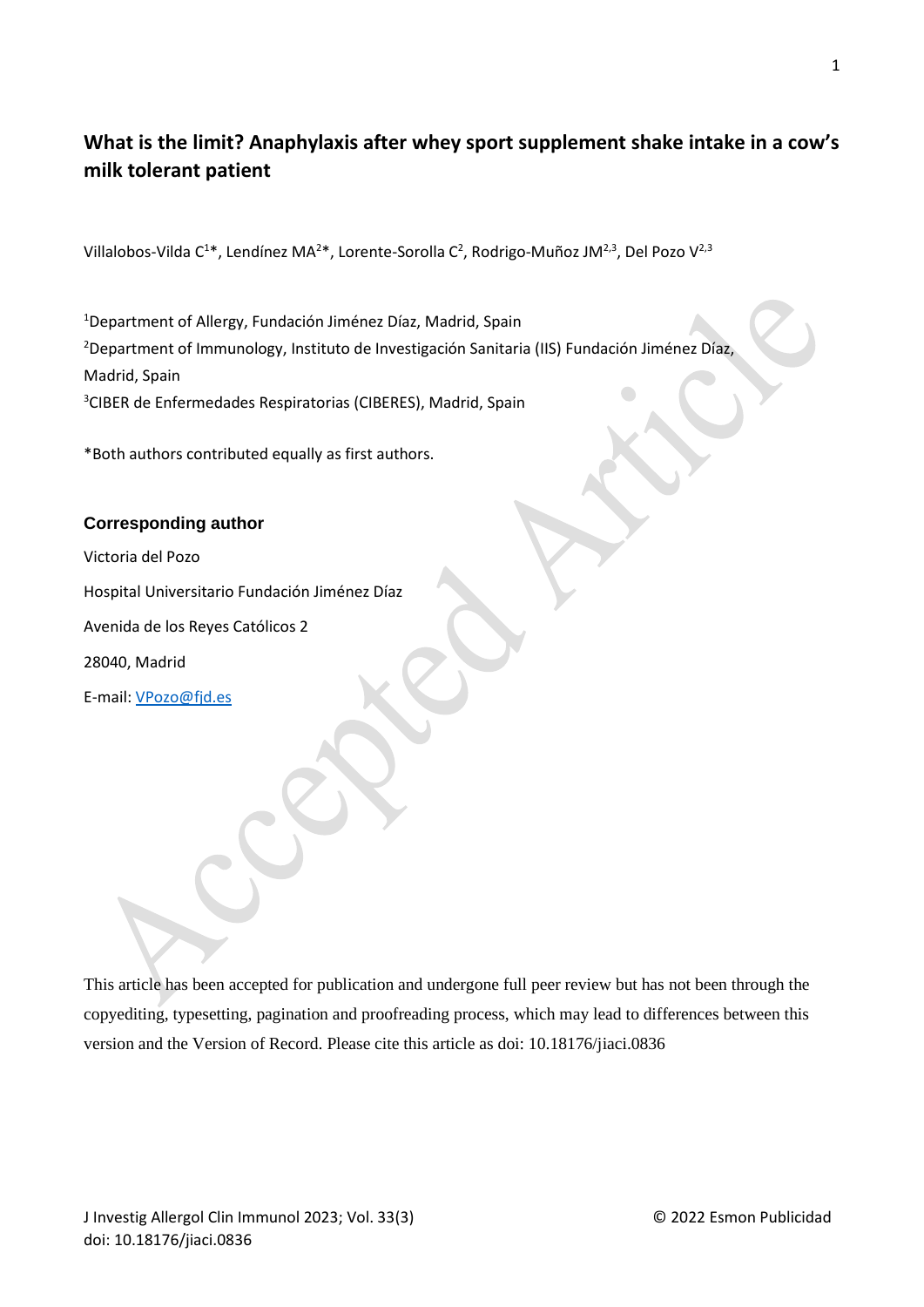**Key words:** Anaphylaxis. Cow's milk. Whey protein. Immunotherapy. Sport supplementation.

**Palabras clave:** Anafilaxia. Leche de vaca. Suero de leche. Inmunoterapia. Suplemento deportivo.

Cow's milk protein allergy (CMPA) is one of the most common food allergies worldwide. It is a common disease in childhood that usually appears in the first two or three months of breastfeeding supplemented with artificial formula. It is estimated that the prevalence ranges between 0.5 and 3% in children under one year of age [1], with the majority evolving towards spontaneous resolution. Cow's milk (*Bos domesticus*) is composed of lactose, simple lipids and proteins, of which 80% is casein and 20% whey proteins (βlactoglobulin [BLG], α-lactalbumin [ALA], bovine serum albumin [BSA], among others) [2].

Here, we report a case of a 20-year-old man with a history of CMPA treated with oral immunotherapy (OIT) from 4 to 6 years old, currently tolerating daily doses between 200-300 mL (7-8 g) of cow's milk, who presented an episode of anaphylaxis after ingesting a whey-rich protein shake (composed of 30 g of whey protein supplement (WPS), creatine monohydrate and 200 ml of milk). The patient reported that, ten minutes after taking the mix, he presented epigastric pain, general urticarial lesions, facial angioedema and rhinoconjunctivitis, as well as dyspnoea that began after forty minutes. Due to the clinical manifestations presented, he required the administration of adrenaline (0.5 mg), methylprednisolone (60 mg) and dexchlorpheniramine (5 mg), resolving the symptoms in less than one hour. Since then, the patient continued taking milk dairy products at the doses stated above, avoiding the ingestion of the shake that caused the symptoms, without having new episodes.

He was sent to the Allergology Service, where he denied the influence of associated cofactors such as physical exercise or taking anti-inflammatories. He also commented that he had a meal twenty minutes before this episode based on a vegetable cream, gilthead bream, strawberries and nuts (all of which were previously tolerated).

Skin tests were performed with milk, the components of the protein shake (milk, WPS and creatine monohydrate), the previously mentioned groceries and the commercial anisakis extract. The results of the skin tests revealed a very positive prick-prick for commercial milk extract, casein, ALA, BLG and BSA and WPS, with the rest of the allergens testing negative.

Given the results obtained, we performed prick to prick tests with serial dilutions of milk and WPS, obtaining positive results from doses of 5 mg/mL to 0.1 mg/mL. Likewise, two *in vitro* studies were carried out: Western Blot and Basophil Activation Test (BAT).

We requested a test to measure specific IgE (sIgE) to milk components using ImmunoCAP (Thermo Fisher Scientific, Uppsala, Sweden), considering positive values >0.35 kU/L. Total IgE (25.5 kU/L), cow's milk sIgE (0.47 kU/L) BSA (0 kU/L), ALA (0.38 kU/L), BLG (0.35 kU/L) and casein (0.04 kU/L) values were measured. The results were significantly lower compared to the previous registers (Supplementary Table 1).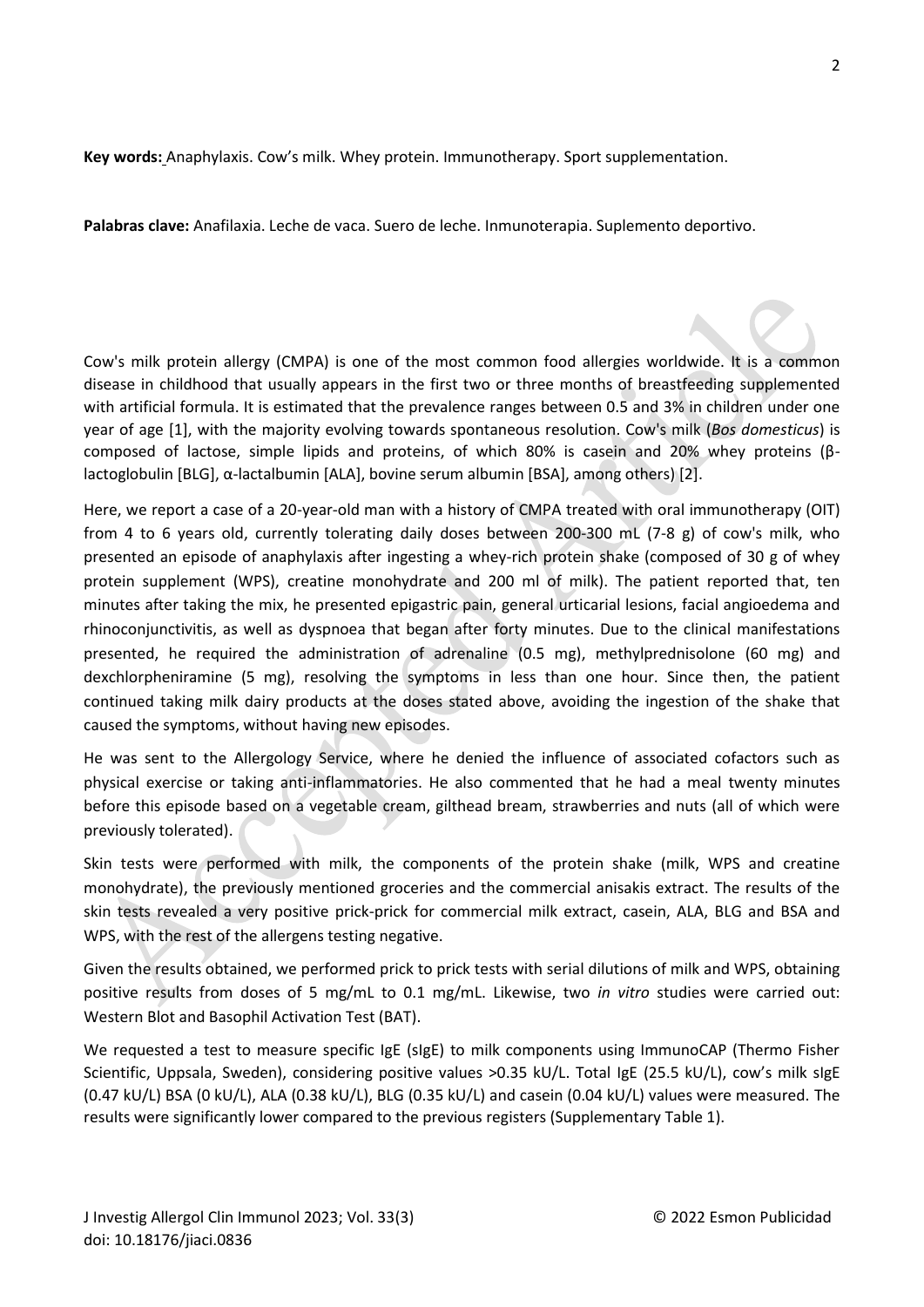Western Blot revealed a positive response by the patient's serum to various proteins from both the supplement and milk (Figure 1A), which by molecular weight could correspond to lactoferrin [80 KDa], BSA [66 KDa], secretory component [ ≈ 60 KDa], caseins [21-27 KDa] and IgG [ ≈155KDa].

BAT was performed using the BasoFlowEx reagent kit (EXBIO, Vestec, Czechia), following the protocol described by the manufacturer. The basophil population was defined as CD203c<sup>+</sup>/SSC<sup>low</sup> by flow cytometry. As shown in Figure 1B, the patient's basophils reached maximum activation after stimulation with 0.5 µg/µl of whey protein powder (24% activation) and with 0.005  $\mu$ g/ $\mu$  of milk (33% activation).

As mentioned above, skin-prick test with milk and WPS was positive at very low doses (0.1 mg/mL), which suggests a high degree of sensitization. Regarding immunoblotting, the possible proteins against which the patient's serum reacted were caseins, BSA, lactoferrin, secretory component and whey proteins, as described in the literature [3].

Furthermore, we observed a positive result for both WPS and whole milk in BAT. It is striking that the concentrations at which basophils are top activated are higher for milk (0.5  $\mu$ g/ $\mu$ l) than WPS (0.005  $\mu$ g/ $\mu$ l). Although the graphs of different studies that show the degree of activation of basophils in patients with CMPA display heterogeneous patterns as basophil reactivity differs from patient to patient [4,5], sensitized people's curves indeed grow as the concentration of the allergen increases. Our BAT is similar to the BAT of an allergic person but in a clinically asymptomatic patient (sensitized). There are no conclusive studies, so we hypothesize that it could be because our patient was treated with OIT, currently tolerating higher doses than the recommended by SEAIC's immunotherapy guideline [6], or due to inactivation of basophils because of exposure to high doses of allergens involved (inhibition by overactivation).

According to the results, it is demonstrated that our patient presents sensitivity to milk without clinical repercussion if the dose is 200-300 mL but present anaphylactic reaction when he take a milk protein overload like a sport supplement shake.

In conclusion, the patient may have presented the anaphylactic reaction because the ingested a dose of whey protein (24 grams per serving [serving =  $31$  g]) is much higher than the usual tolerated amounts of milk (200ml/day). The extensive laboratory evaluation supports the notion that OIT is a process of desensitization that does not predictably result in tolerance; it is not clear that patients who achieve negative skin prick tests, undetectable sIgE and non-reactive BAT are equivalent to those who acquire natural tolerance. However, our patient did achieve desensitization successfully, and even maintains its tolerance to CMP after the reported episode.

To our knowledge, this clinical case represents the first report of anaphylaxis without cofactors due to sports supplementation after CMPA overcome by immunotherapy, which is reflected in a small number of related articles [7]. Given that the anaphylactic reaction seems to correspond with the dose, it would be necessary to carry out a review that offers conclusive recommendations on the maximum tolerated dose of CMP suitable for those patients treated with OIT. It would be interesting to warn these patients of the possible risks of taking sports supplements based on hydrolysed whey protein.

#### **Informed consent**

The patient declared that he had read and understood the provided information and had the opportunity to ask questions. He understood that his participation is voluntary and is free to withdraw at any time, without giving a reason and without cost. He voluntarily agreed to take part in this study.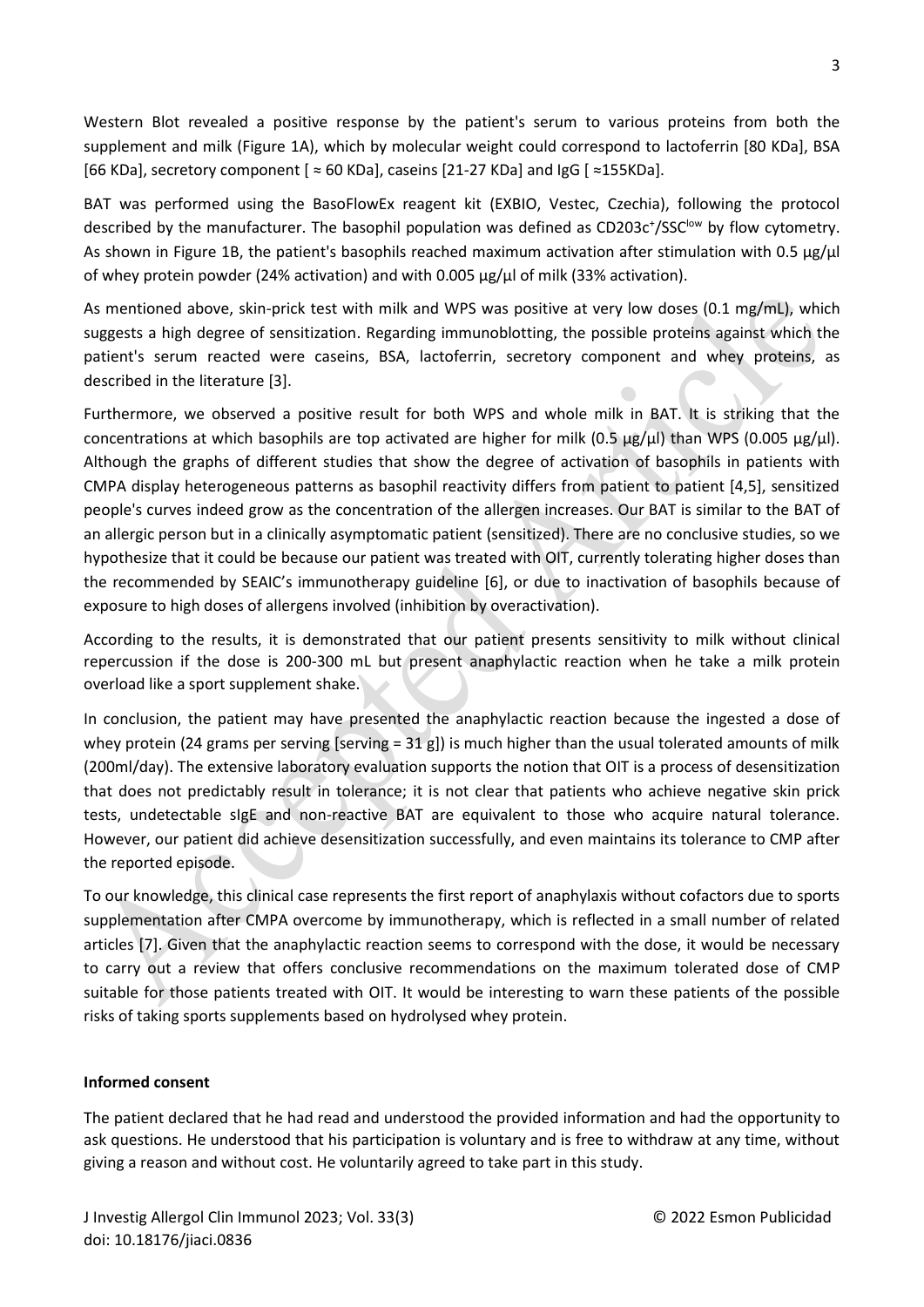#### **Conflict of Interest**

VdP reports having served as a consultant to Astra Zeneca and GSK; having been paid lecture fees by Astra Zeneca and GSK. Also, VdP is Associate Editor of JIACI. Other authors declare no conflicts of interest. Other authors declare no conflicts of interest

#### **Clinical implications**

We report one of the first described anaphylaxis to whey protein supplements in a patient allergic to cow's milk who went under oral immunotherapy. Our findings may be relevant for users of protein supplements with the same clinical background.

#### **Financial sources statement**

The authors declare that non funding was received for the present study.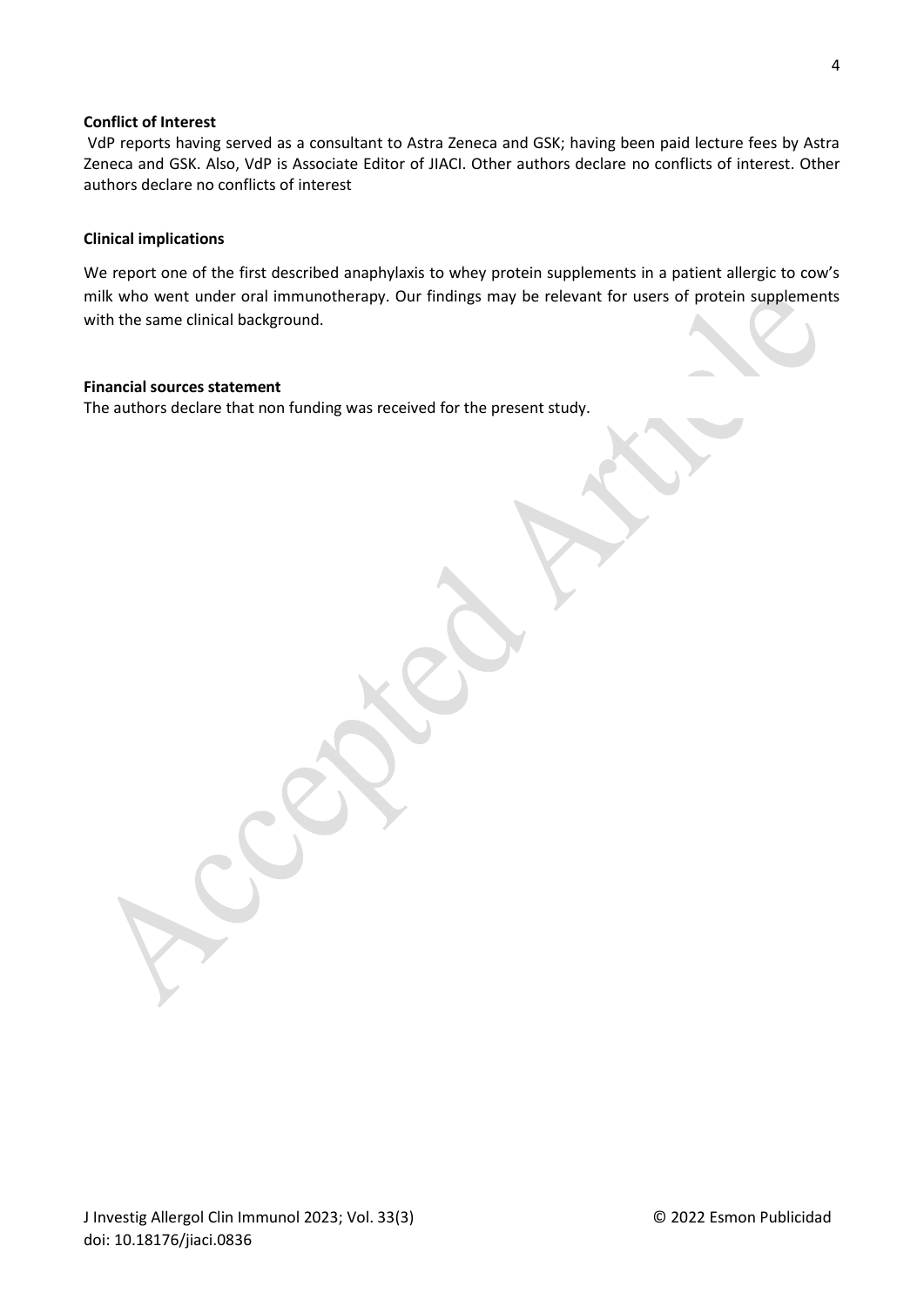## **References**

- 1. Flom JD, Sicherer SH. Epidemiology of Cow's Milk Allergy Gastrointestinal Symptoms. Nutrients. 2019;11(1051):2–14.
- 2. Linhart B, Freidl R, Elisyutina O, Khaitov M, Karaulov A, Valenta R. Molecular approaches for diagnosis, therapy and prevention of Cow´s milk allergy. Nutrients. 2019;11(7):1–24.
- 3. Farrell H, Jimenez-Flores R, Bleck G, Brown E, Butler J, Creamer L, et al. Nomenclature of the Proteins of Cows' Milk—Sixth Revision. Journal of Dairy Science. 2004;87(6):1641-1674.):1641–74.
- 4. Paranjape A, Tsai M, Mukai K, Hoh RA, Joshi SA, Chinthrajah RS, et al. Oral Immunotherapy and Basophil and Mast Cell Reactivity in Food Allergy. Front Immunol. 2020;11(December):1–12.
- 5. Ruinemans-Koerts J, Schmidt-Hieltjes Y, Jansen A, Savelkoul HFJ, Plaisier A, van Setten P. The Basophil Activation Test reduces the need for a food challenge test in children suspected of IgEmediated cow's milk allergy. Clin Exp Allergy. 2019;49(3):350–6.
- 6. Martorell A, Alonso E, Echeverría L, Escudero C, García-Rodríguez R, Blasco C, et al. Oral immunotherapy for food allergy: A spanish guideline. immunotherapy egg and milk spanish guide (ITEMS guide). part i: Cow milk and egg oral immunotherapy: Introduction, methodology, rationale, current state, indications, contraindications, and oral immunotherapy build-up phase. J Investig Allergol Clin Immunol. 2017;27(4):225–37.
- 7. Sousa MJCS, Ferreira ALR, da Silva JPM. Bodybuilding protein supplements and cow's milk allergy in adult. Eur Ann Allergy Clin Immunol. 2018;50(1):42–4.